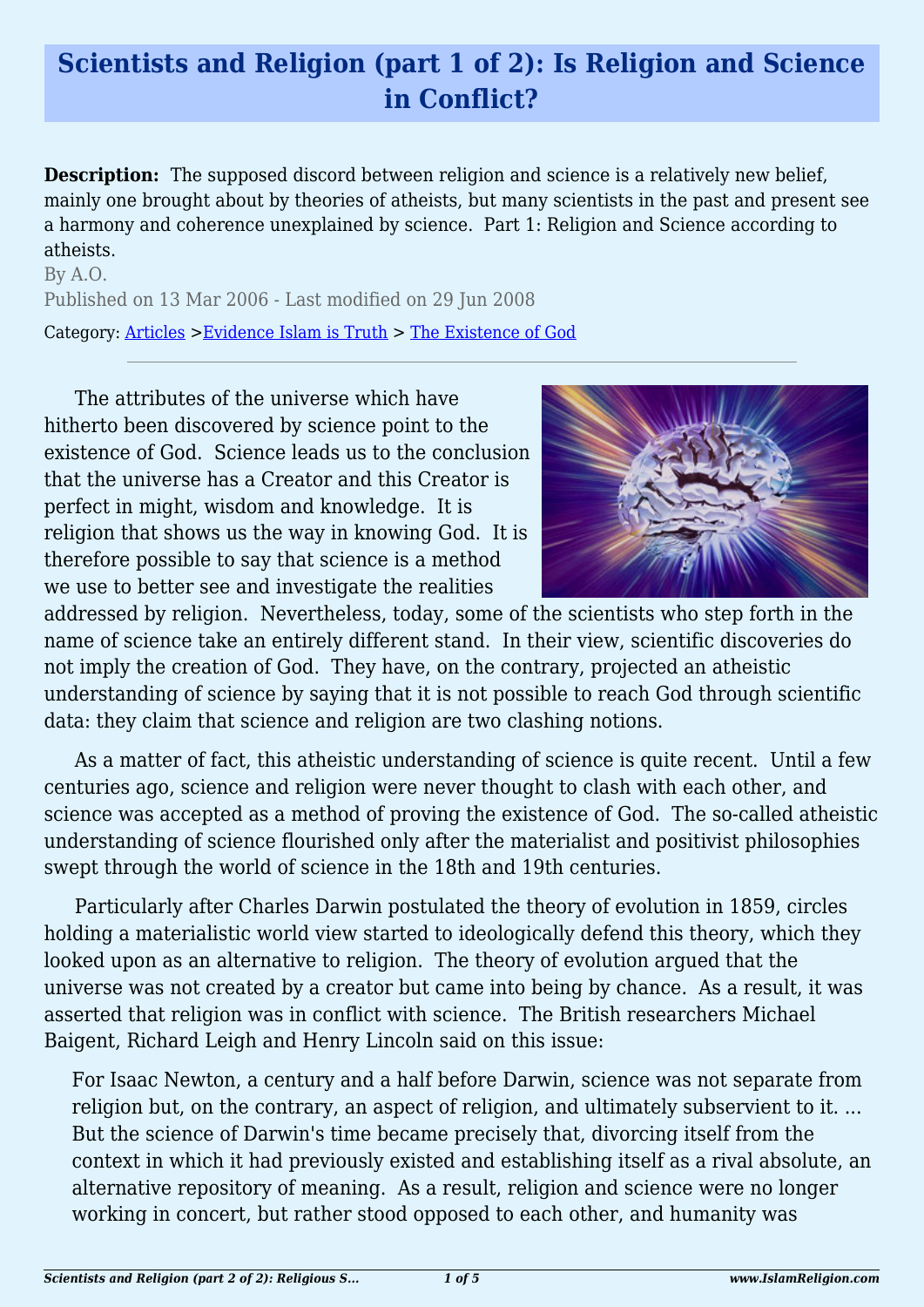increasingly forced to choose between them. (Michael Baigent, Richard Leigh, Henry Lincoln, "The Messianic Legacy", Gorgi Books, London: 1991, p. 177-178.)

As we stated before, the so-called split between science and religion was totally ideological. Some scientists, who earnestly believed in materialism, conditioned themselves to prove that the universe had no creator and they devised various theories in this context. The theory of evolution was the most famous and the most important of them. In the field of astronomy as well certain theories were developed such as the "steady-state theory" or the "chaos theory". However, all of these theories that denied creation were demolished by science itself, as we have clearly shown in other articles.

Today, scientists who still keep to these theories and insist on denying all things religious, are dogmatic and bigoted people, who have conditioned themselves not to believe in God. The famous English zoologist and evolutionist D.M.S. Watson confesses to this dogmatism as he explains why he and his colleagues accept the theory of evolution: "If so, it will present a parallel to the theory of evolution itself, a theory universally accepted, not because it can be proved by logically coherent evidence to be true, but because the only alternative, special creation, is clearly incredible." (D.M.S. Watson, "Adaptation", Nature, no. 124, p. 233)

What Watson means by "special creation" is God's creation. As acknowledged, this scientist finds this "unacceptable". But why does he? Is it because science says so? Actually it does not. On the contrary, science proves the truth of creation. The only reason why Watson looks upon this fact as unacceptable is because he has conditioned himself to deny the existence of God. All other evolutionists take the same stand.

Evolutionists rely not on science but on materialist philosophy and they distort science to make it agree with this philosophy. A geneticist, and an outspoken evolutionist from Harvard University, Richard Lewontin, confesses to this truth:

It is not that the methods and institutions of science somehow compel us to accept a material explanation of the phenomenal world, but, on the contrary, that we are forced by our a priori adherence to material causes to create an apparatus of investigation and a set of concepts that produce material explanations, no matter how counter-intuitive, no matter how mystifying to the uninitiated. Moreover, that materialism is absolute, so we cannot allow a Divine Foot in the door. (Richard Levontin, The Demon-Haunted World, The New York Review of Books, January, 9, 1997, p. 28)

On the other hand, today, just as in history, there are, as opposed to this dogmatic materialist group, scientists who confirm God's existence, and regard science as a way of knowing Him. Some trends developing in the USA such as "Creationism" or "Intelligent Design" prove by scientific evidence that all living things were created by God.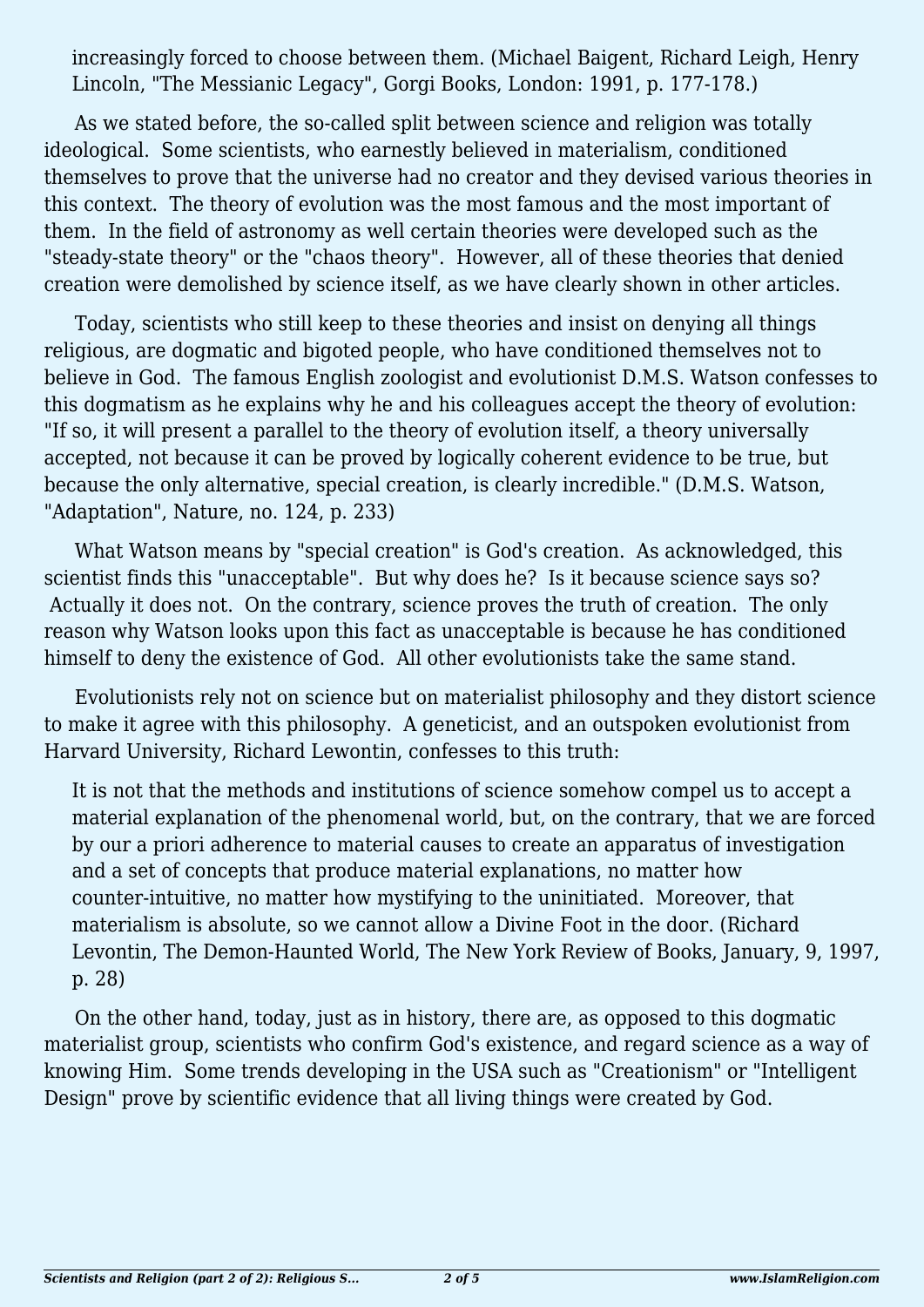## **Scientists and Religion (part 2 of 2): Religious Scientists**

**Description:** The supposed discord between religion and science is a relatively new belief, mainly one brought about by theories of atheists, but many scientists in the past and present see a harmony and coherence unexplained by science. Part 2: The statements of past and present scientists who did not see a conflict between religion and science.

By A.O. Published on 13 Mar 2006 - Last modified on 13 Mar 2006 Category: [Articles](http://www.islamreligion.com/articles/) >[Evidence Islam is Truth](http://www.islamreligion.com/category/33/) > [The Existence of God](http://www.islamreligion.com/category/39/)

This shows us that science and religion are not conflicting sources of information, but that, on the contrary, science is a method that verifies the absolute truths provided by religion. The clash between religion and science can only hold true for certain religions that incorporate some superstitious elements as well as divine sources. However, this is certainly out of the question for Islam, which relies only on the pure revelation of God. Moreover, Islam particularly advocates scientific enquiry, and announces that probing the universe is a method to explore the creation of God. The following verse of the Quran addresses this issue:

**"Do they not look at the sky above them? How We have built it and adorned it, and there are no rifts therein? And the earth - We have spread it out, and set thereon mountains standing firm, and caused it to bring forth plants of beauteous kinds (in pairs). An insight and a Reminder for every slave who turns to God. And We send down from the sky blessed water whereby We give growth unto gardens and the grain of crops. And tall palm-trees, with shoots of fruit-stalks, piled one over another." (Quran 50:6-10)**

As the above verses imply, the Quran always urges people to think, to reason and to explore everything in the world in which they live. This is because science supports religion, saves the individual from ignorance, and causes him to think more consciously; it opens wide one's world of thought and helps one grasp the signs of God self-evident in the universe. Prominent German physicist Max Planck said:

Anybody who has been seriously engaged in scientific work of any kind realizes that over the entrance to the gates of the temple of science are written the words: Ye must have faith. It is a quality which the scientist cannot dispense with. (J. De Vries, Essential of Physical Science, Wm.B.Eerdmans Pub.Co., Grand Rapids, SD 1958, p. 15.)

All the issues we have treated so far simply put it that the existence of the universe and all living things cannot be explained by coincidences. Many scientists who have left their mark on the world of science have confirmed, and still confirm this great reality. The more people learn about the universe, the higher does their admirations for its flawless order become. Every newly-discovered detail supports creation in an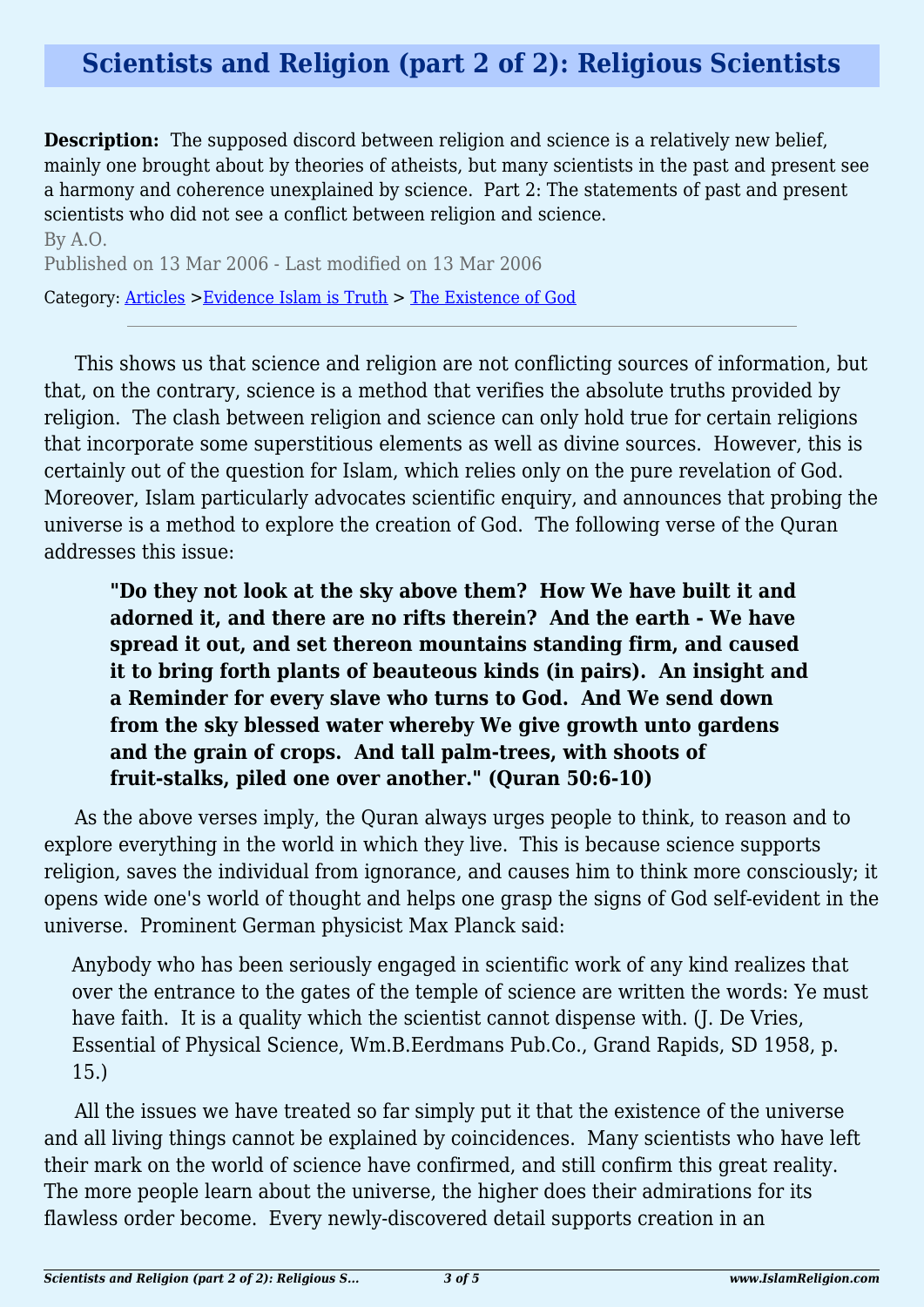unquestionable way.

The great majority of modern physicists accept the fact of creation as we set foot in the 21st century. David Darling also maintains that neither time, nor space, nor matter, nor energy, nor even a tiny spot or a cavity existed at the beginning. A slight quick movement and a modest quiver and fluctuation occurred. Darling ends by saying that when the cover of this cosmic box was opened, the tendrils of the miracle of creation appeared from beneath it.

Besides, it is already known that almost all the founders of diverse scientific branches believed in God and His divine books. The greatest physicists in history, Newton, Faraday, Kelvin and Maxwell are a few examples of such scientists.

In the time of Isaac Newton, the great physicist, scientists believed that the movements of the heavenly bodies and planets could be explained by different laws. Nevertheless, Newton believed that the creator of earth and space was the same, and therefore they had to be explained by the same laws. He said:

"This most beautiful system of the sun, planets, and comets could only proceed from the counsel and dominion of an intelligent and powerful Being. This Being governs all things, not as the soul of the world, but as Lord over all, and on account of His dominion. He is wont to be called Lord God, Universal Ruler." ("Principia")

As is evident, thousands of scientists who have been doing research in the fields of physics, mathematics, and astronomy since the Middle-Ages all agree on the idea that the universe is created by a single Creator and always focus on the same point. The founder of physical astronomy, Johannes Kepler, stated his strong belief in God in one of his books where he wrote:

"Since we astronomers are priests of the highest God in regard to the book of nature, it befits us to be thoughtful, not of the glory of our minds, but rather, above all else, of the glory of God." (Dan Graves, Scientists of Faith, p. 51)

The great physicist, William Thompson (Lord Kelvin), who established thermo-dynamics on a formal scientific basis, was also a Christian who believed in God. He had strongly opposed Darwin's theory of evolution and totally rejected it. In 1903, short before his death, he made the unequivocal statement that, "With regard to the origin of life, science... positively affirms creative power." (David Darling, Deep Time, Delacorte Press, 1989, New York.)

One of the professors of physics at Oxford University, Robert Mattheus states the same fact in his book published in 1992 where he explains that DNA molecules were created by God. Mattheus says that all these stages proceed in a perfect harmony from a single cell to a living baby, then to a little child, and finally to an adolescent. All these events can be explained only by a miracle, just as in all the other stages of biology. Mattheus asks how such a perfect and complex organism can emerge from such a simple and tiny cell and how a glorious human is created from a cell even smaller than the dot on the letter 'I'. He finally concludes that this is nothing short of a miracle. (Robert